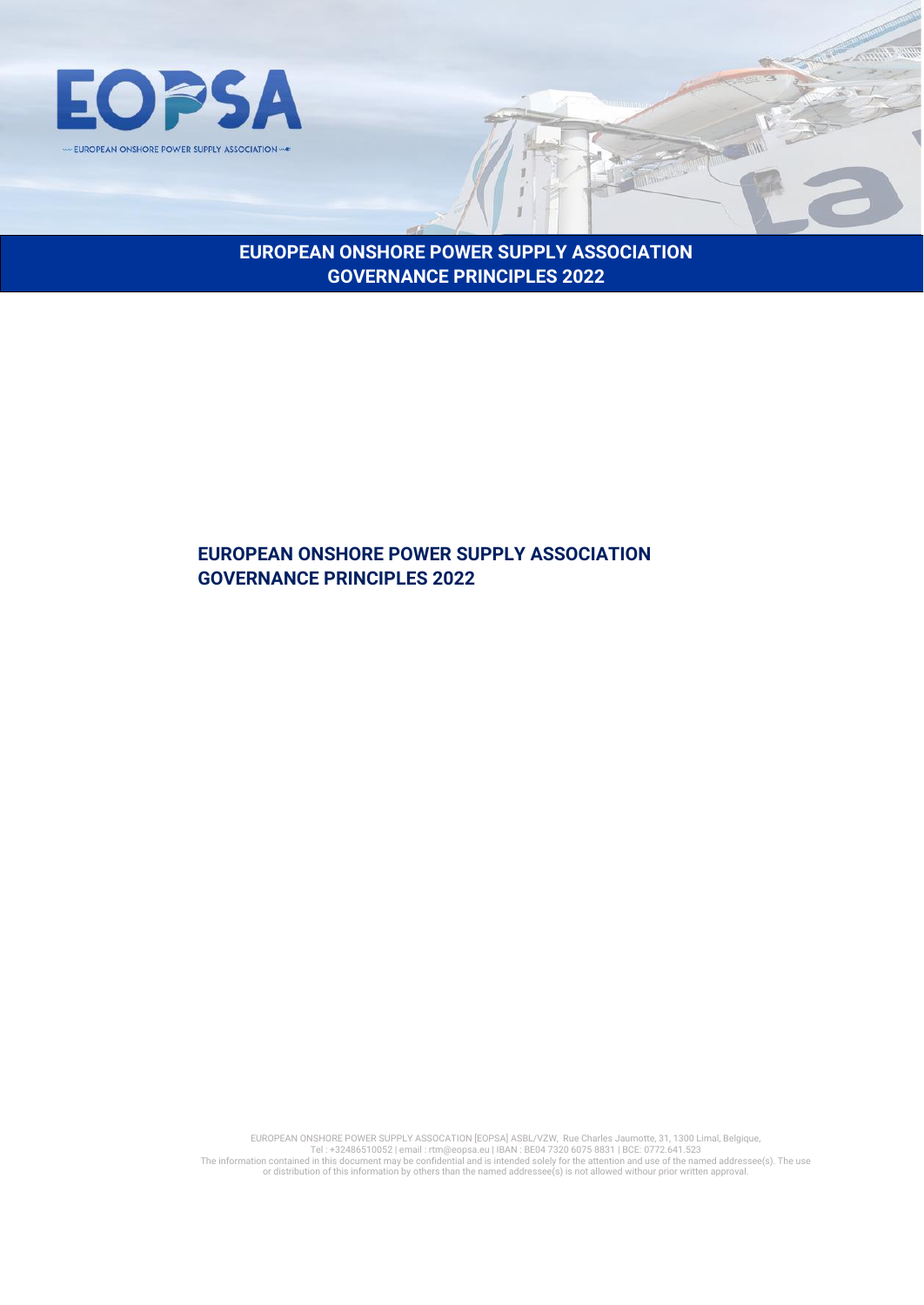

## **Trade Association Best Practice:**

EOPSA, as a recognised international association is adhering to trade associations best practices as follows:

- Absolute clarity of legal structure
- A clear and well documented board, ex-com and committee structure
- A manageable board size
- Terms of office and term limits
- Systematic succession planning and well managed elections
- Board and committee members with the required skills and experience
- Thorough induction for everyone involved in governance
- Thorough performance review of the General Secretary, reported to the board
- Meetings arranged at the required frequency and for the required duration with high attendance
- Board meeting agendas carefully prepared by the Chair and General Secretary
- Committee meeting agendas carefully prepared by the Chair and General Secretary
- Top quality papers
- Sufficient time from everyone involved to ensure good decisions
- Excellent relationships between the Chair and Secretariat
- Effective use of member skills
- Careful listening
- Great team working
- Balancing praise and challenge
- Consistent strategic focus
- A high level of openness and trust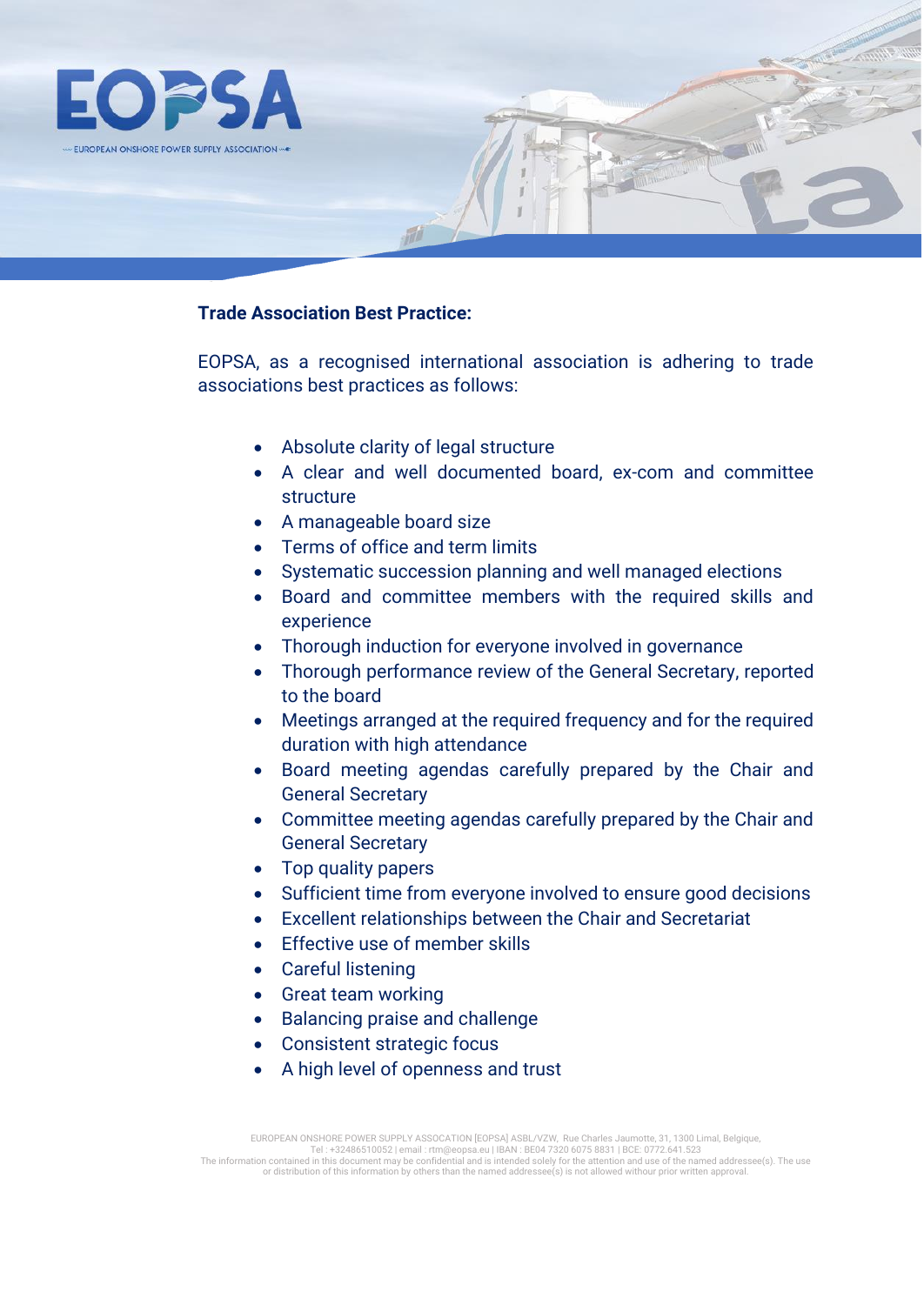

#### **Governance and Corporate Structure**

M

EOPSA is a not-for-profit association operated under a comprehensive governance structure incorporating the board, the executive committee, committees and workgroups.

EOPSA was founded on 18th August 2021 with objective to, as a non-profit organisation, drive sound business planning and membership interest. The association was incorporated in line with business practices and an initial period of "minimum viable product" and first paying members.

EOPSA secretariat has initially been run by Mandalay SRL. Mandalay has ensured setup and the day-to-day business of the Association up to formal incorporation. Additional information in Appendix 1.

The legal rules and working procedures of EOPSA are documented here: **BCE - [Moniteur.](http://www.ejustice.just.fgov.be/cgi_tsv/tsv_rech.pl?language=fr&btw=0772641523&liste=Liste)**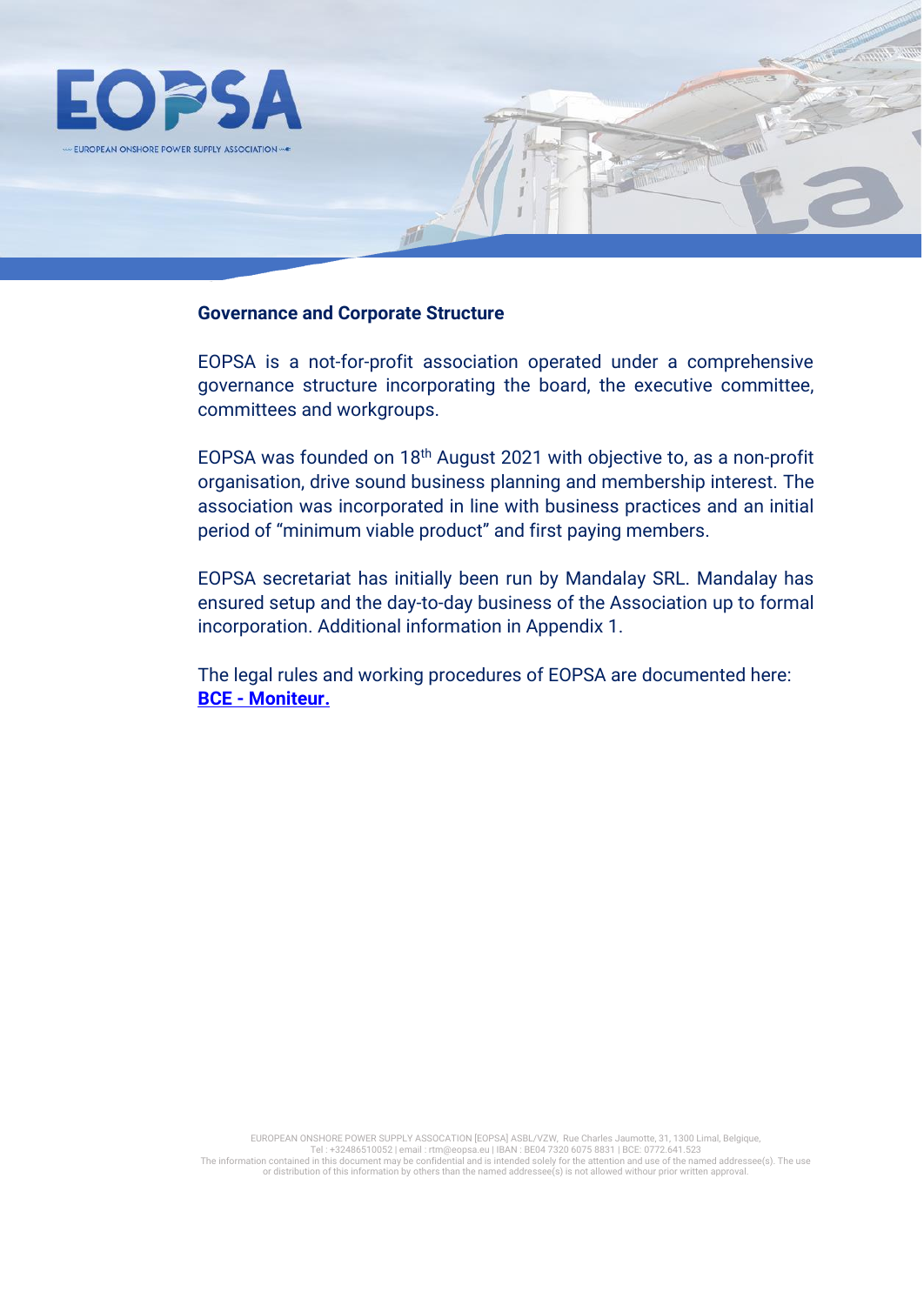

#### **EOPSA key Governance principles are as follows:**

As a key European Association EOPSA will provide clear and professional leadership of the industry. EOPSA will plan ahead and incorporate change into its business model to assure members can thrive.

In that EOPSA will base its governance on clear procedures and conduct generally accepted and required to set the overall mission of an organisation and ensure accountability.

Overall responsibility for governance resides with the board and the Executive Committee;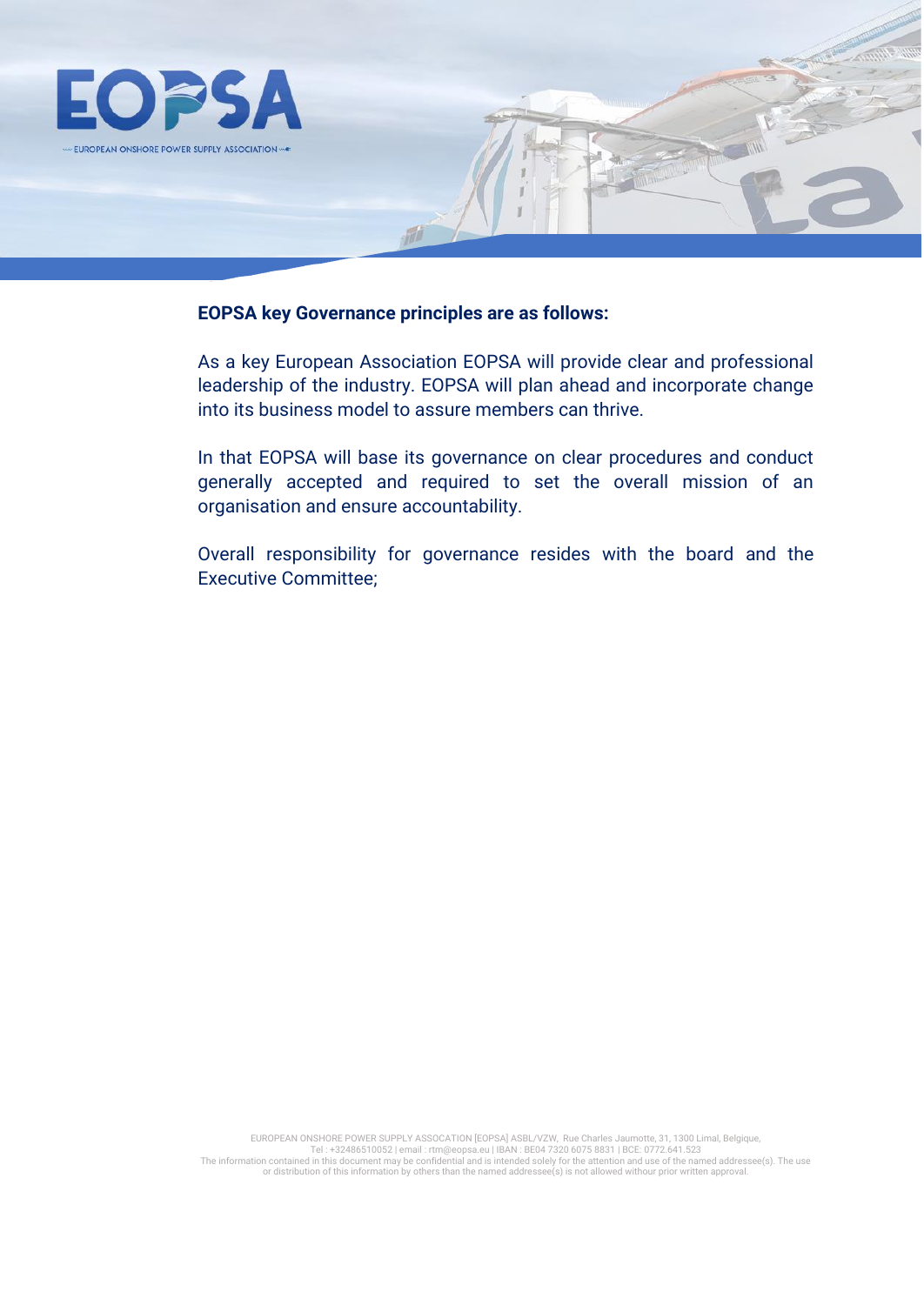

## **EOPSA is abiding by**

- Persons involved in governance will be elected by the association's membership
- Members may be from competing companies and will have to balance their collective responsibility for EOPSA with their own corporate interests
- Except for the secretariat all EOPSA responsibilities are on a volunteering basis
- EOPSA understands the balance members need to make between their own duties and their input to the organisation
- boards and committees will include a range of members. Interests as large Corporation may differ from those of smaller organisation members
- EOPSA Board recognises that the board membership is not a guaranteed commitment in view of members changing responsibilities inside of their own organisation or indeed in their industry
- EOPSA recognises that Members may be from competing companies and will remind, through communication, to exclude any legally punishable practices including but not limited to cartel formation, price agreements and fixing, monopolistic practices etc. EOPSA takes no responsibility for illegal practices by its members.
- In advocacy (Represent) EOPSA will seek to represent the majority of their members view and by this will persevere in gathering a broad consensus on important topics
- EOPSA committees will have important role in gathering members consensus when building advocacy topics
- EOPSA accounts and expenditures (P&L) will be open for consultation by board members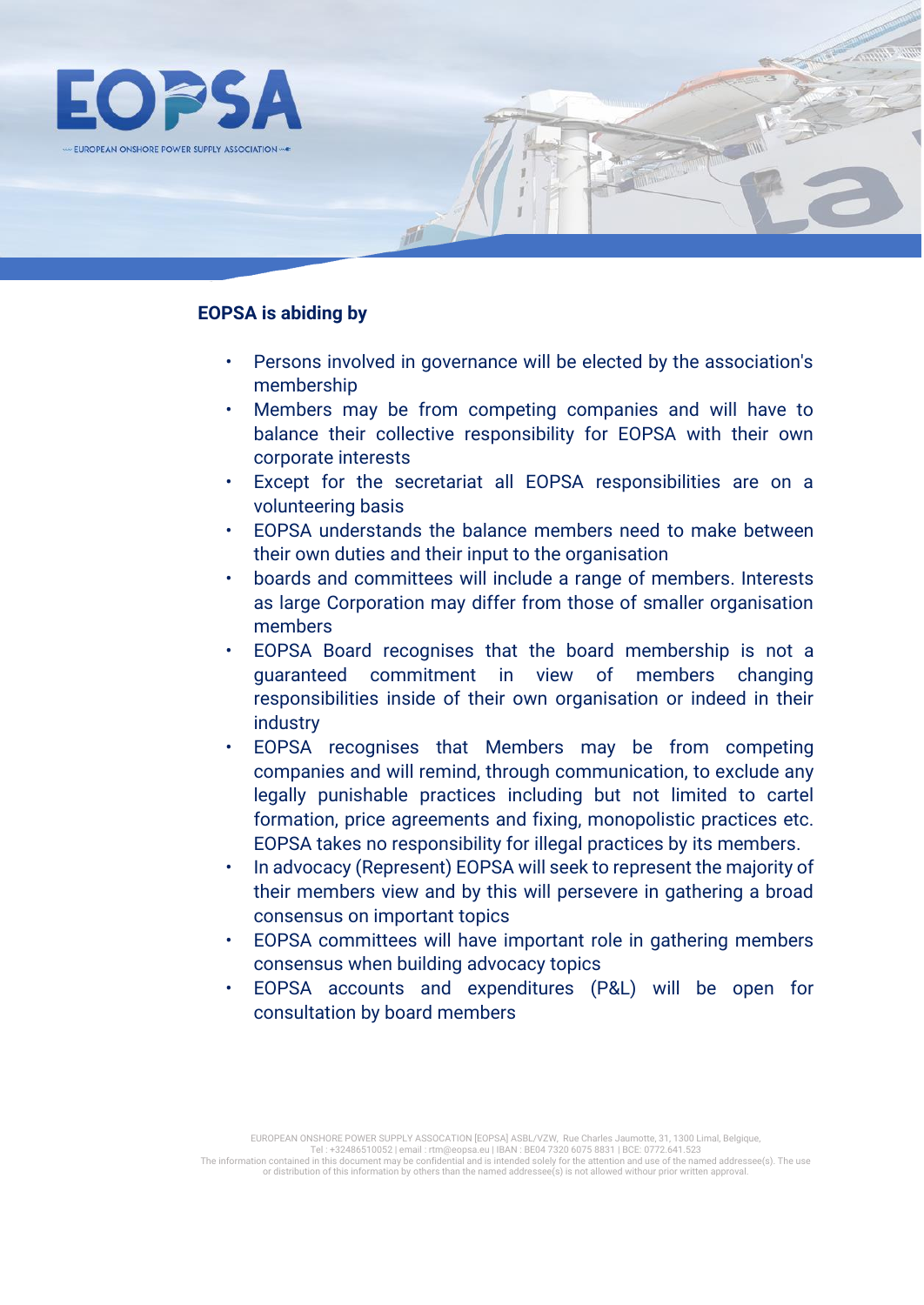

• EOPSA will invest continuously in the development and renewal of their governance so that they can always provide effective industry leadership

M

- EOPSA will run methodical succession planning and ensure professional management of elections
- EOPSA will seek to propose for election members with recognised professional ethos, skill and experience
- EOPSA's board will thoroughly supervise the Secretary General and the secretariate
- Meetings and events will be communicated and planned professionally with members busy schedules in consideration
- Events will be targeted at all members and on occasion at nonmembers to ensure networking advancing the topics and advocacy towards European and/or national issues
- All publication content will be reviewed for high standards of professionalism, courtesy, exactitude, ethical and diversity considerations
- All interactions to be based on courteous manners, respect of others and of their opinion, and diversity in overall representation.
- EOPSA's governance will be regularly reviewed and improved to meet diversity, ethical and innovation standards.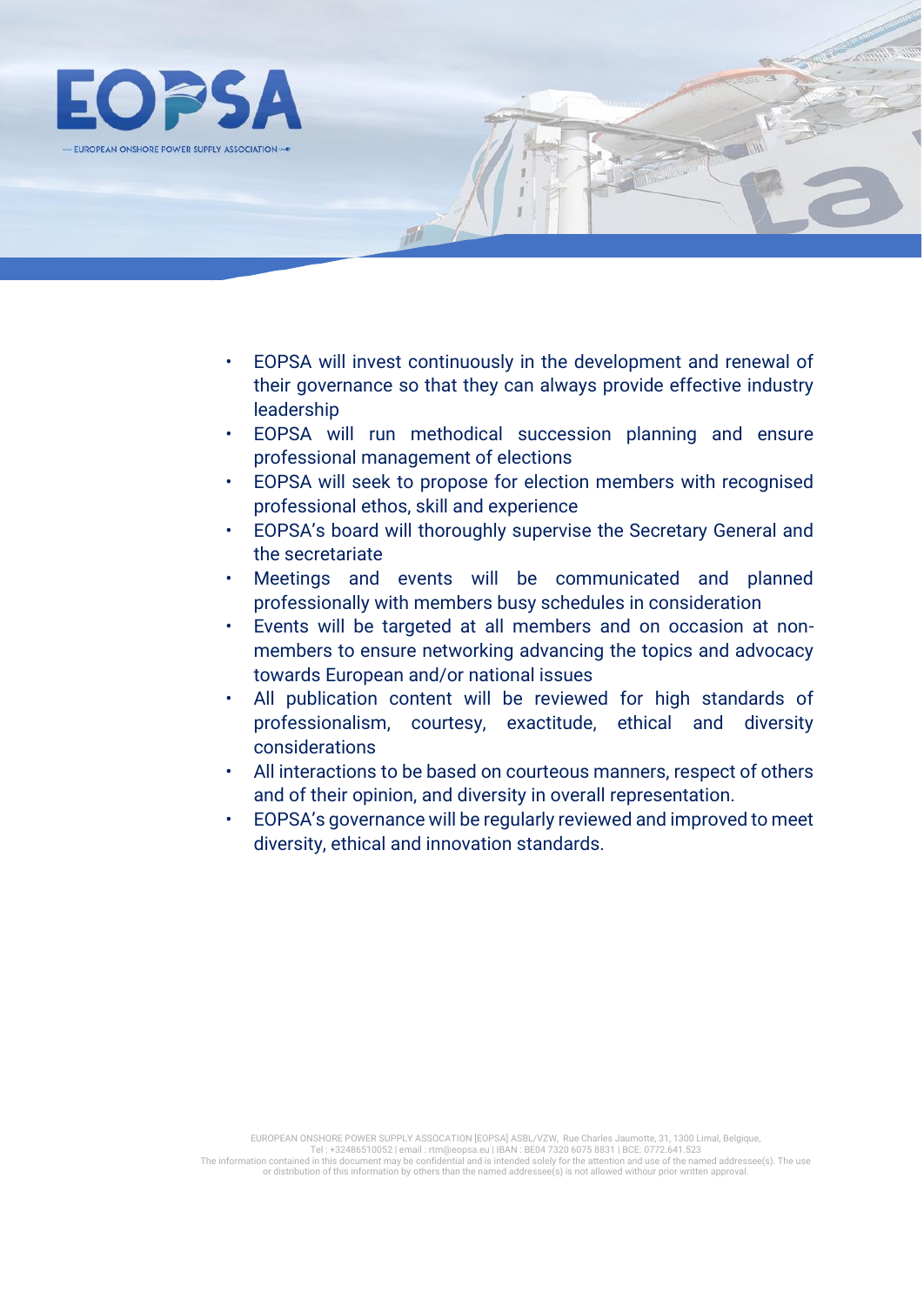

**EOPSA Founding Chair: Mandalay SRL.** 

fill

# **Board of Founding Members (up to 7)**



EUROPEAN ONSHORE POWER SUPPLY ASSOCATION [EOPSA] ASBL/VZW, Rue Charles Jaumotte, 31, 1300 Limal, Belgique,<br>Tel: +32486510052 | email : rtm@eopsa.eu | IBAN : BEO4 7320 6075 8831 | BCE: 0772.641.523<br>The information contained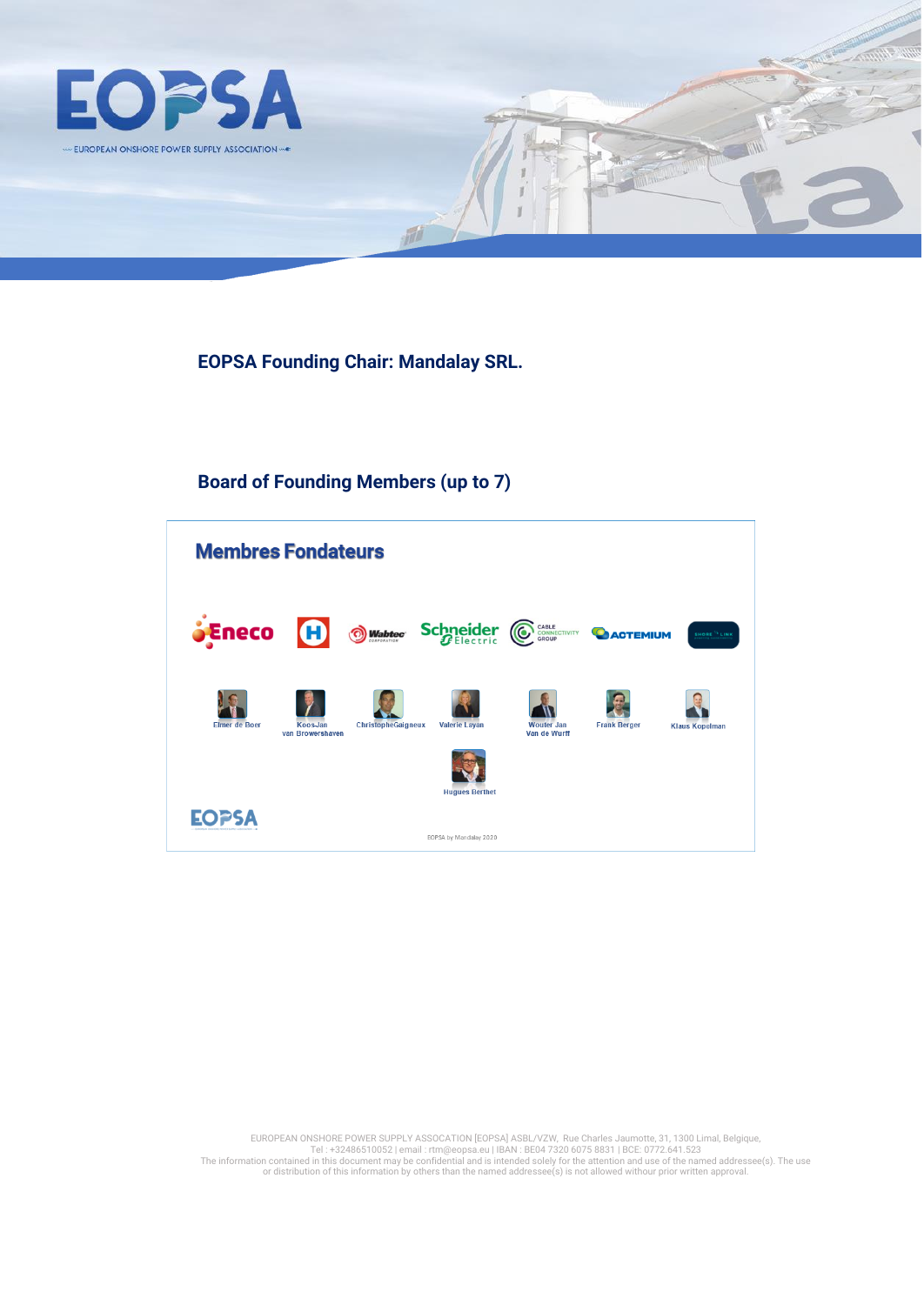![](_page_7_Picture_0.jpeg)

### **Board of Directors (up to 15) – see chart below**

The board of directors will be formed of a maximum of 15 members of which one Chair and an executive committee of maximum 4 Vice Chairs.

Chairmanship will be held for a period of three years (the term) after which candidacies can be introduced and will be presented for election by the board of directors.

The vice Chairmanship will be held by founding members for a period of three years (the term).

The Board consists of individuals, whose duty in this role is always to act in the best interests of the association.

The Board agenda is determined by the Chair with the support of the General Secretary and/or secretariat.

Board members are expected to attend all Board meetings. Individual attendance at Board meetings will be reported to the Membership annually.

The Board's [Founding Board] role is to:

- 1. Agree the mission, values and strategy of EOPSA.
- 2. Monitor the legal compliance of the association.
- 3. Provide strategic leadership to EOPSA, anticipating changes in the business and regulatory environment and take action to ensure the success of the industry.
- 4. Monitor and secure the economic viability of the association including approving the annual budget and approval of the annual accounts.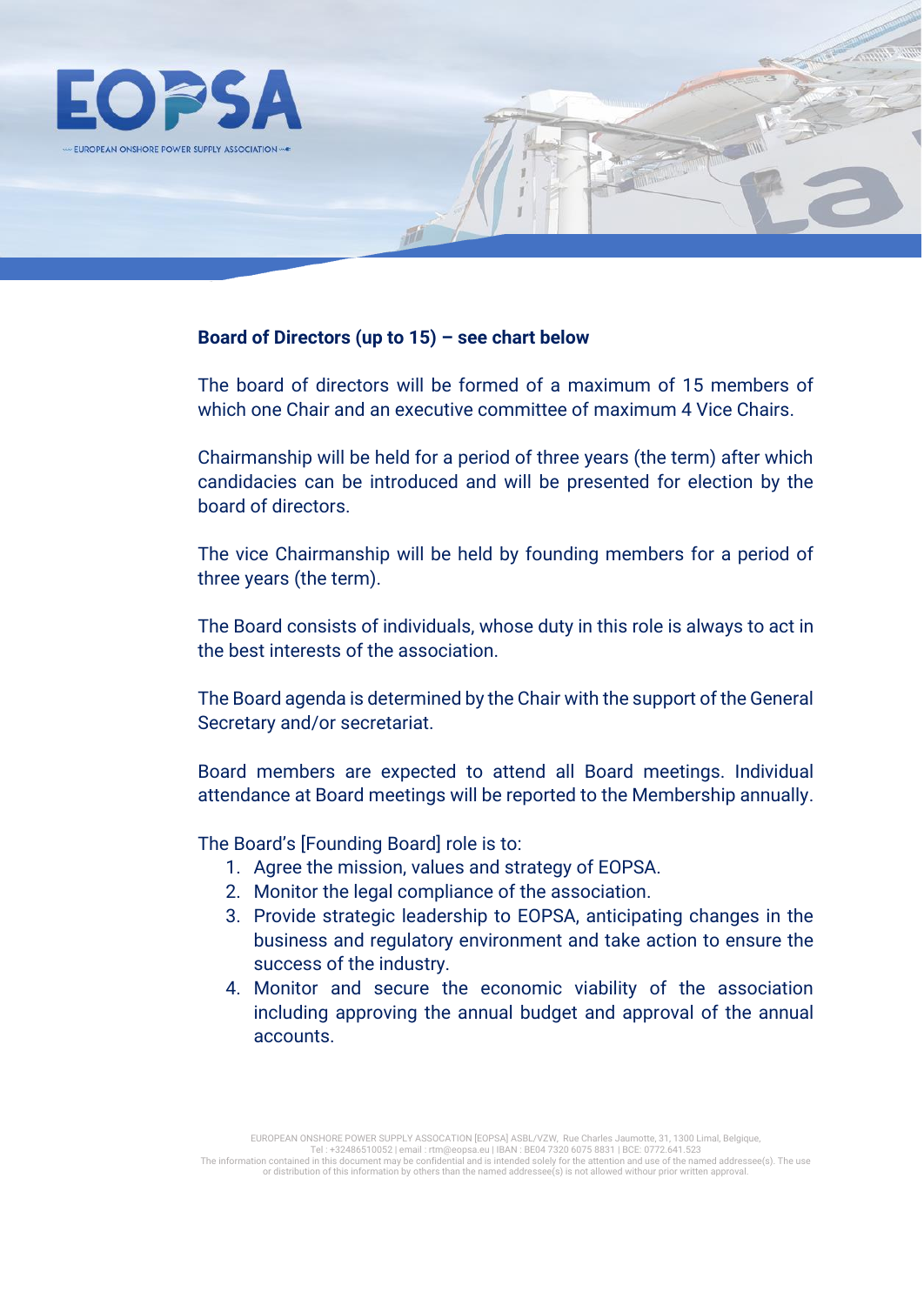![](_page_8_Picture_0.jpeg)

- 5. Review and agree the business plan presented by the Secretary General and/or secretariat
- 6. Monitor the progress of EOPSA against its overall plans.
- 7. Agree and monitor high level policies for the association e.g. competition law policy, retention and disposal of documents, complaints and appeals by Members.
- 8. Appoint the Secretary General and provide him/her with appropriate guidance and support and monitor his/her performance.
- 9. Establish and implement Membership criteria for the association and provide appropriate accountability to the Membership.
- 10.Guide and support the Chair and Vice-Chair and Secretary General and other designated spokespeople as the public voice of the association within the trade and associated arenas.
- 11.Ensure tight integration of the high-level strategy to provide leadership to the industry through the work of the core, division, and regional committees.
- 12.Uphold highest ethical standards and resolutely exclude illegal practices including but not limited to price fixing, cartels, etc.
- 13.Review and monitor the governance of the association and their own performance as the governing body.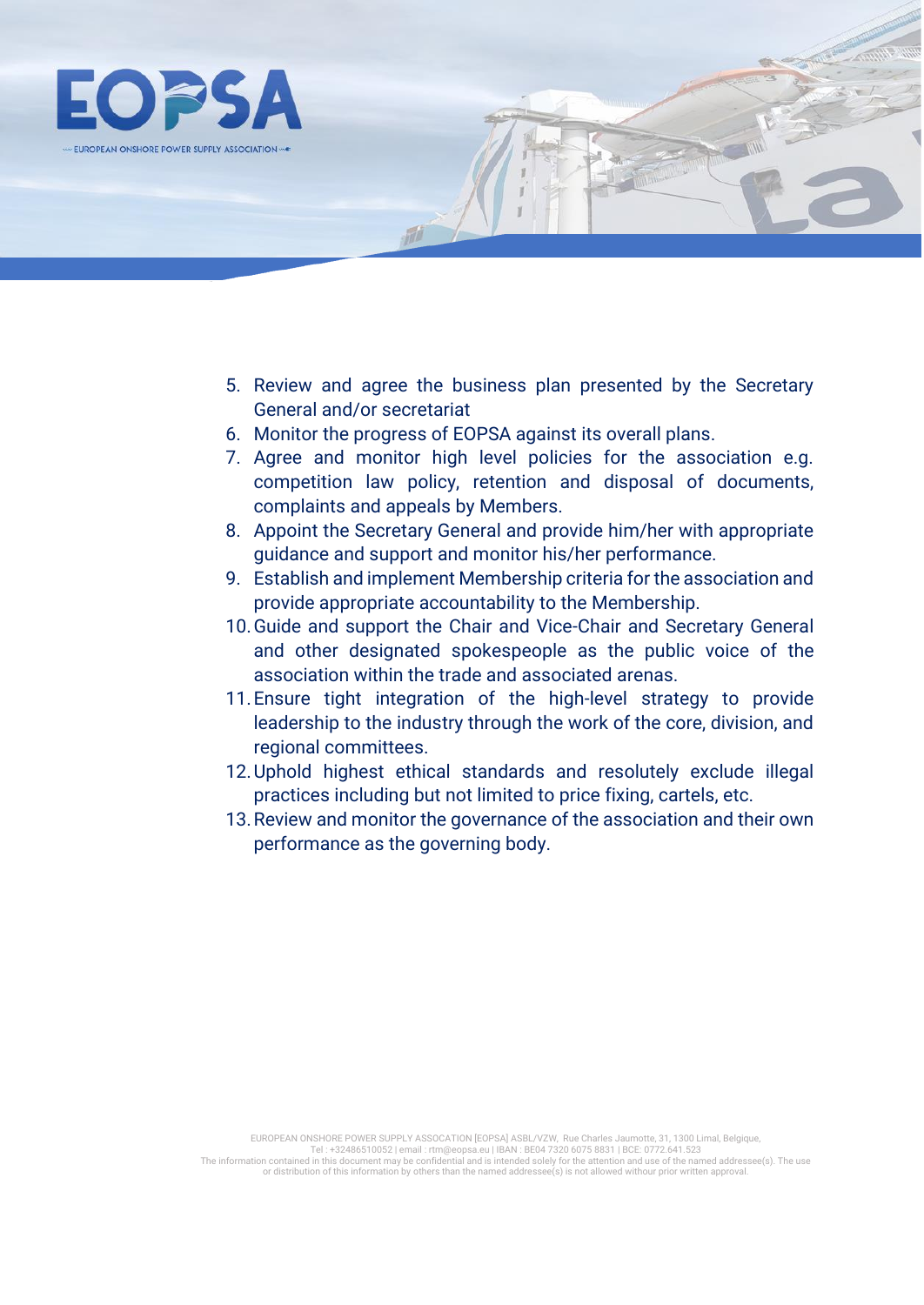![](_page_9_Picture_0.jpeg)

#### **EOPSA Board Executive Committee (Ex-Comm)**

**M** 

Mandalay SRL appoint an executive committee (Ex-Comm) to serve the setup and formations needs of the Association.

#### **EOPSA Secretariat**

EOPSA secretariat will be initially run by Mandalay srl.

## **Committees**

Core committees cover topics that are generally of common interest to all Members and the Board may adapt committees in response to Members' needs.

The roles of each committee are set out in terms of reference maintained by the Secretariat.

Each committee has a form of composition that fits its role. Ideally each comprises of regularly attending individuals.

More than one individual from the same Member company is permissible.

Generally, committees are entitled to co-opt additional members with specific skills or knowledge.

Committees generally select their Chairman and Vice-Chairman from amongst themselves. The terms of both posts are three years and no more than two terms are normally served.

The Secretariat provides Chairmen, Vice-Chairmen and new committee members with induction.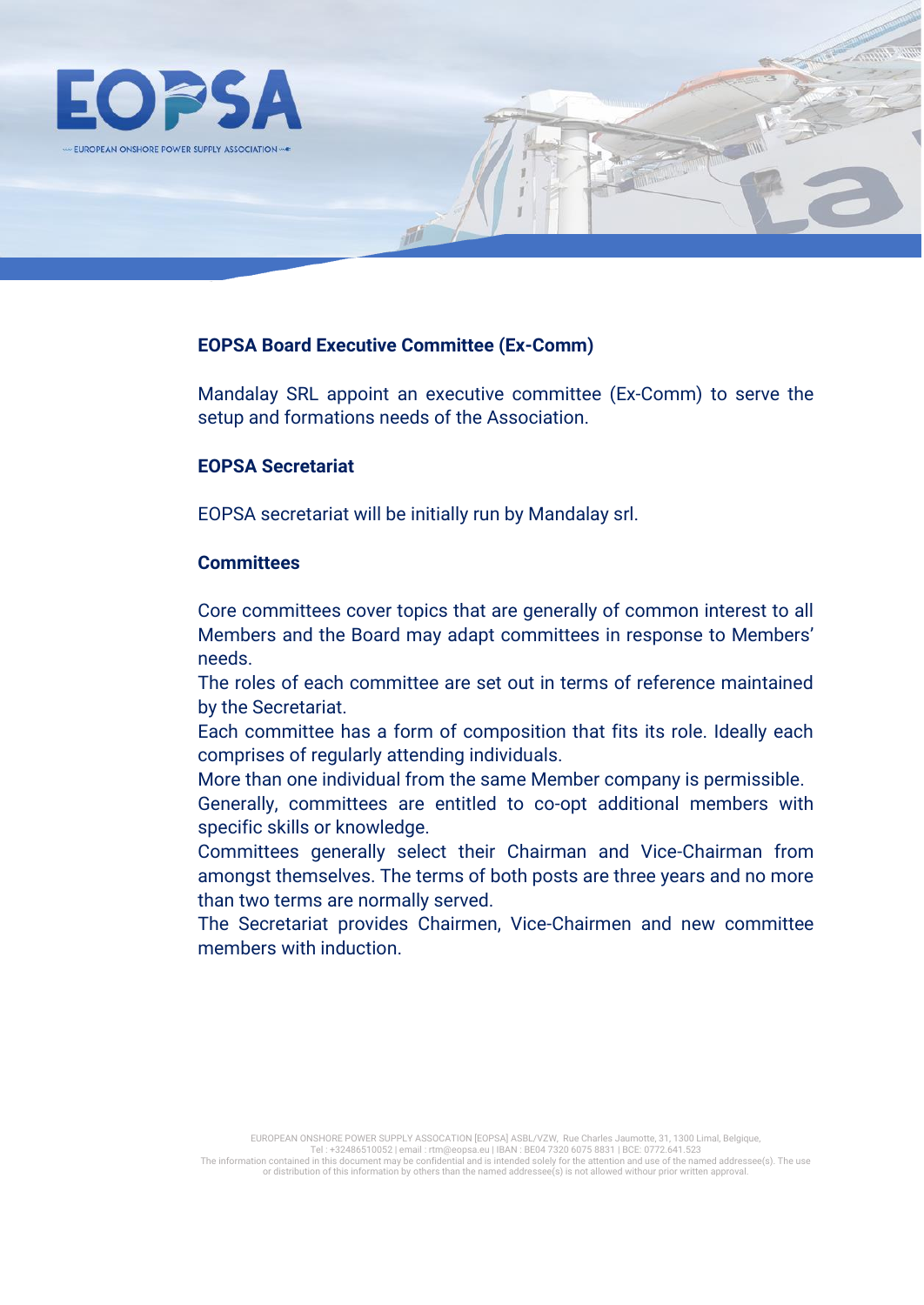![](_page_10_Picture_0.jpeg)

Each committee has a work plan and generally meets four times a year. A technical adviser of the Secretariat works with each Chairman as project manager to deliver its work plan.

Committee members are expected to make a positive contribution to the work of their committee. Those not attending for three consecutive meetings in person or by video or telephone conference will usually be invited to resign.

In addition, committee members are expected to remain abreast of current knowledge and best practices in their topic.